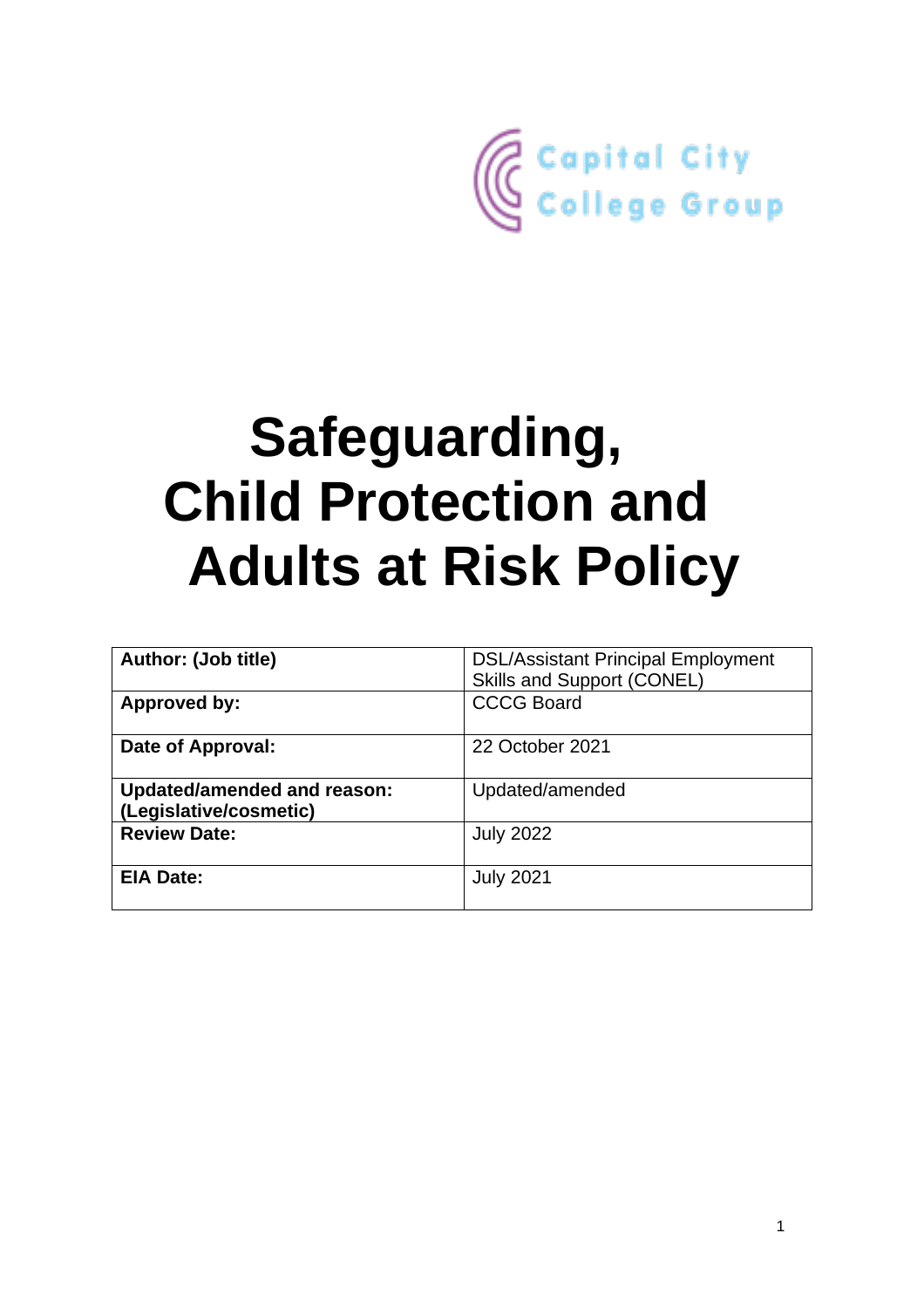## **Contents**

|     | Part 1: Capital City College Group Safeguarding, Child Protection and Adults at |  |
|-----|---------------------------------------------------------------------------------|--|
| 1.  |                                                                                 |  |
| 2.  |                                                                                 |  |
| 3.  |                                                                                 |  |
| 4.  |                                                                                 |  |
| 5.  | Safeguarding procedures and guidance on reporting concerns7                     |  |
| 6.  | Complaints and Allegations against Staff and volunteers 8                       |  |
| 7.  |                                                                                 |  |
| 8.  |                                                                                 |  |
| 9.  | Safeguarding Training for Capital City College Group Staff 9                    |  |
| 10. |                                                                                 |  |
| 11. | Work Experience, Placements and Work Based Learning 11                          |  |
| 12. |                                                                                 |  |
| 13. |                                                                                 |  |
| 14. | Managing Disclosures - Group Standard Guidance for all Staff  13                |  |
| 15. |                                                                                 |  |
| 16. |                                                                                 |  |
| 17. |                                                                                 |  |
| 18. |                                                                                 |  |
| 19. |                                                                                 |  |
|     | Part 2: Key Safeguarding Personnel and contact information 17                   |  |
| А.  |                                                                                 |  |
| В.  |                                                                                 |  |
| C.  | College of Haringey, Enfield and North East London (CONEL) 17                   |  |
| D.  |                                                                                 |  |
| Е.  | <b>Capital City College Safeguarding and Child Protection Management</b>        |  |
|     |                                                                                 |  |
| F.  |                                                                                 |  |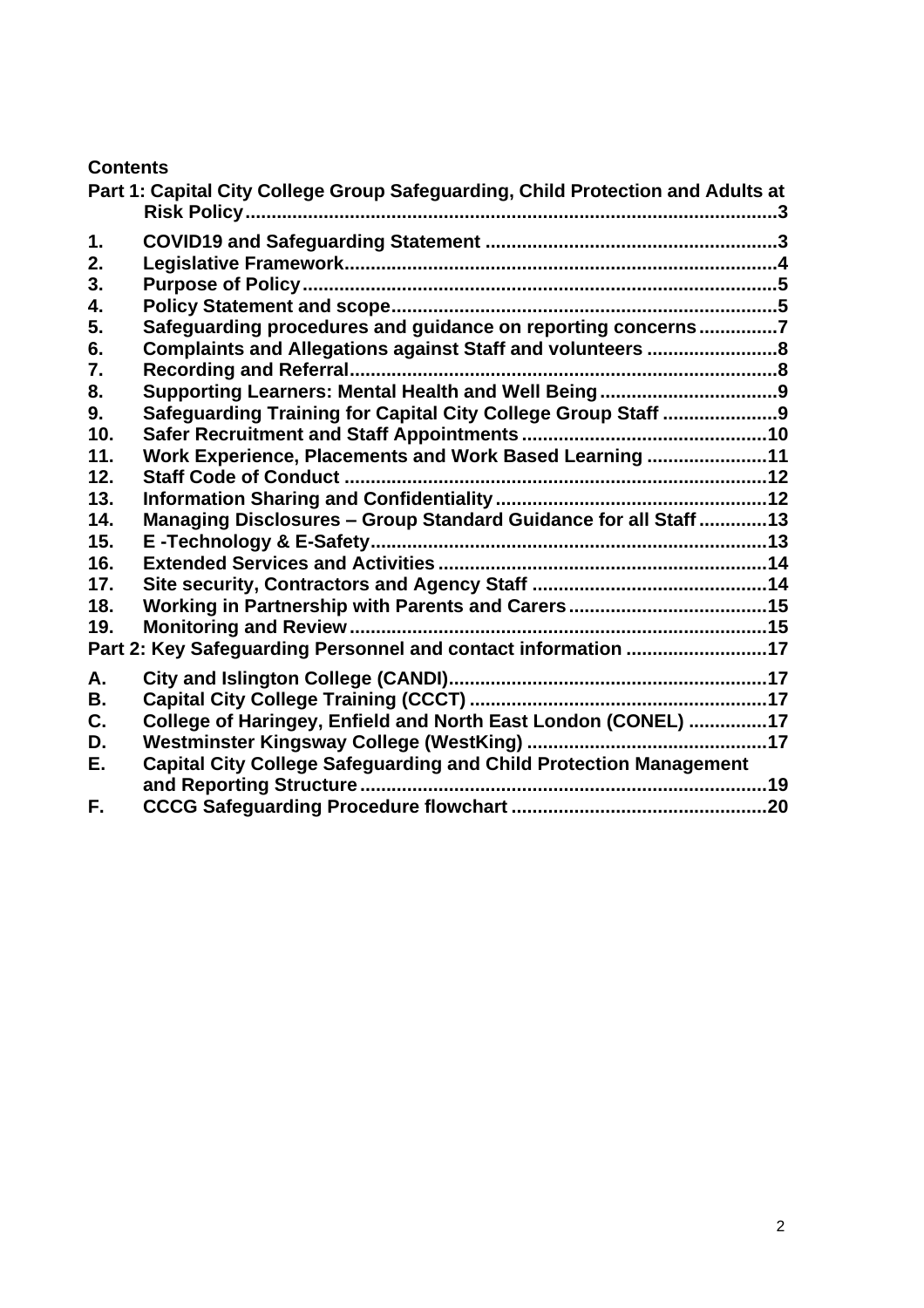<span id="page-2-0"></span>**Part 1: Capital City College Group Safeguarding, Child Protection and Adults at Risk Policy**

## <span id="page-2-1"></span>**1. COVID19 and Safeguarding Statement**

In light of COVID19 and the movement across the FE sector to remote online learning, the Group followed the Department of Education 'Coronavirus (COVID19): safeguarding in schools, colleges and other providers' and the 'Guidance for FE and Providers' on Safeguarding.

In 2020/2021 there were lockdowns and 100% remote learning and CCCG recognised there were challenges to ensure the safety and wellbeing of learners, who were no longer in a structured educational setting. For those young people deemed as vulnerable, being in an educational setting can be an important lifeline particularly where their needs cannot be met safely at home or where they may be at risk of harm. The strategy of the Group included:

- Learning off site was added as a new factor in the Group's Safeguarding Risk Assessment.
- Ensuring the monitoring and engagement of vulnerable young people such as those who have a child in need/child protection plan, are a looked-after child, have an education, health and care (EHC) plan or those at risk of becoming NEET ('not in employment, education or training').
- Enabling participation in education through providing financial support in the form of Free School Meals, Bursary payments, payment of £200 for laptops, and laptop loans, and learners who are in significant financial difficulty continue to be assessed for hardship payments.
- E-Safety training for staff was made available and recorded to support their awareness and understanding of the potential dangers of online platforms and an online Safeguarding focus in taught sessions and CPD/tutorial activity included E-Safety.
- Contacting at risk and vulnerable learners regularly; weekly welfare checks through phone and video calls, emails and text messages.
- The Safeguarding & Welfare teams continued to actively engage with partners through local and London wide safeguarding partnership forums to ensure our practice is informed by Government guidance.
- Continuing to provide learners with useful guide and tips on maintaining good mental health, enrichment activities on-line, and the launch a programme of 30 minutes listening sessions for learners who are struggling with motivation and isolation issues.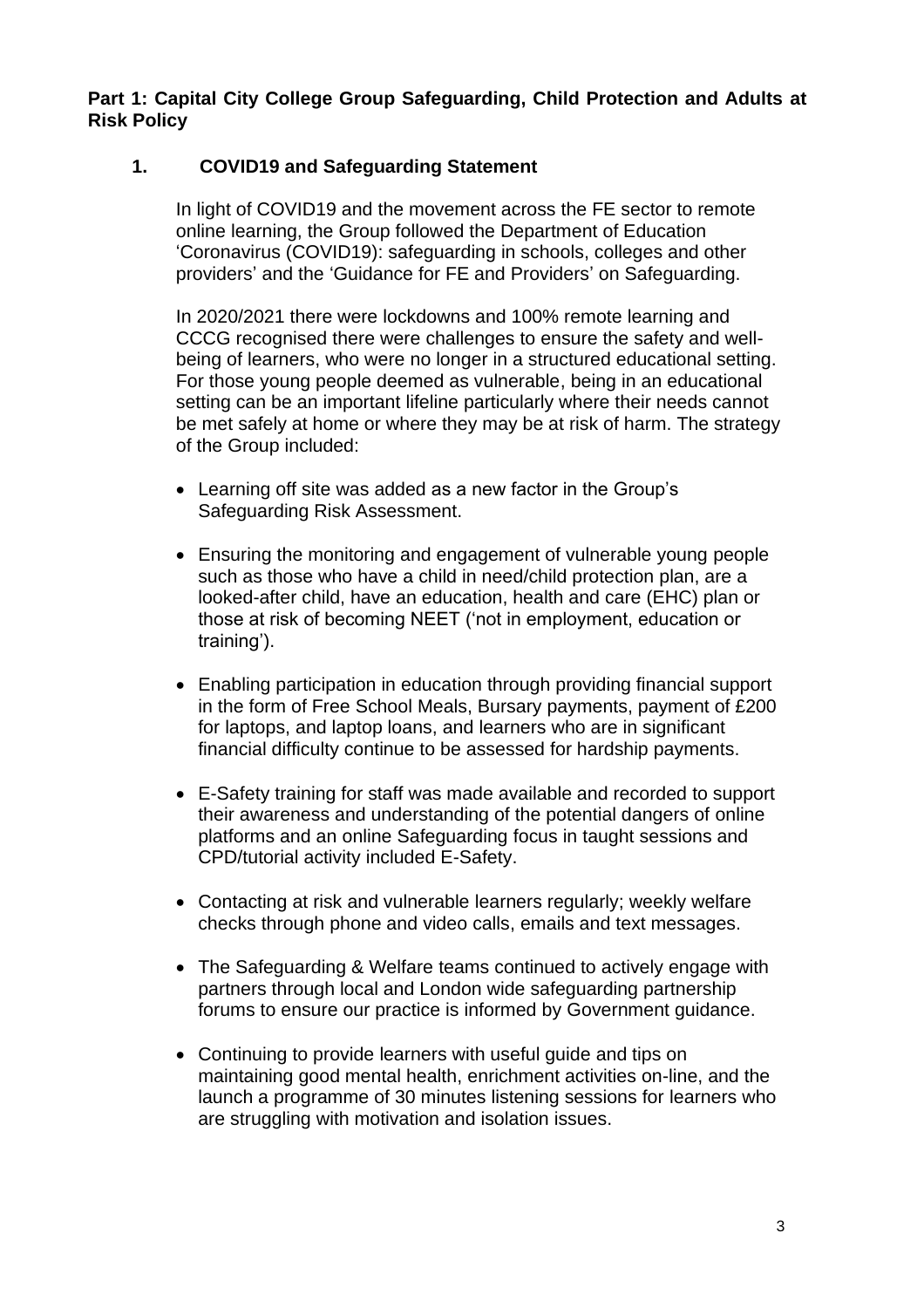- An online protocol was added for staff and learners (Appendices 9 and 12) to the Policy to ensure adherence to the Code of Conduct when delivering online teaching and an addition made to the guidance contained in the External Visitors Policy, reflecting the online learning, including that a speaker must not be left unsupervised with a group of learners, therefore a member of staff should be in the TEAMs online session throughout.
- A focus on awareness raising and on the protection of all learners from sexual abuse, harassment and violence will be evident in the SG training for all staff whether new or returning and in the induction, CPD and tutorial frameworks and addressed in the holistic approach to the safeguarding and welfare of all learners, with clear reference to [Tackling Child Sexual Abuse Strategy -](https://www.gov.uk/government/publications/tackling-child-sexual-abuse-strategy) GOV.UK (www.gov.uk), 2021

In March 2021, restrictions were lifted, and the Group re-introduced classroom and workshop-based learning. For many learners, this meant a transition from remote education to blended learning (for example, a combination of remote and traditional classroom, workshop or workplace learning) or completely face-to-face. This pattern may be repeated in 2021/2022.

The Safeguarding approach of the Group will be updated to take account of the changing circumstances with the aim to meet the varied needs of different learner groups, including the engagement and support to vulnerable learners.

### <span id="page-3-0"></span>**2. Legislative Framework**

### **2.1 Safeguarding Young People (Children)**

In June 2004, Section 175 of the Education Act 2002 came into force, placing an explicit responsibility of governing bodies for safeguarding and promoting the welfare of children as part of fulfilling their common law duty of care towards the children for whom their organisation is responsible. In addition, appropriate arrangements must be made in accordance with any guidance and legislation issued by the Secretary of State as detailed in **Appendix 1**.

Keeping Children Safe in Education (KCSIE) is statutory guidance from the Department for Education issued under Section 175 of the Education Act (2002). Under this, schools and colleges must have regard to it when carrying out their duties to safeguard and promote the welfare of children. KCSIE is updated annually, this policy is in line with the September 2021 version.

KCSIE (2021) defines safeguarding and promoting the welfare of children as:

• Protecting children from maltreatment.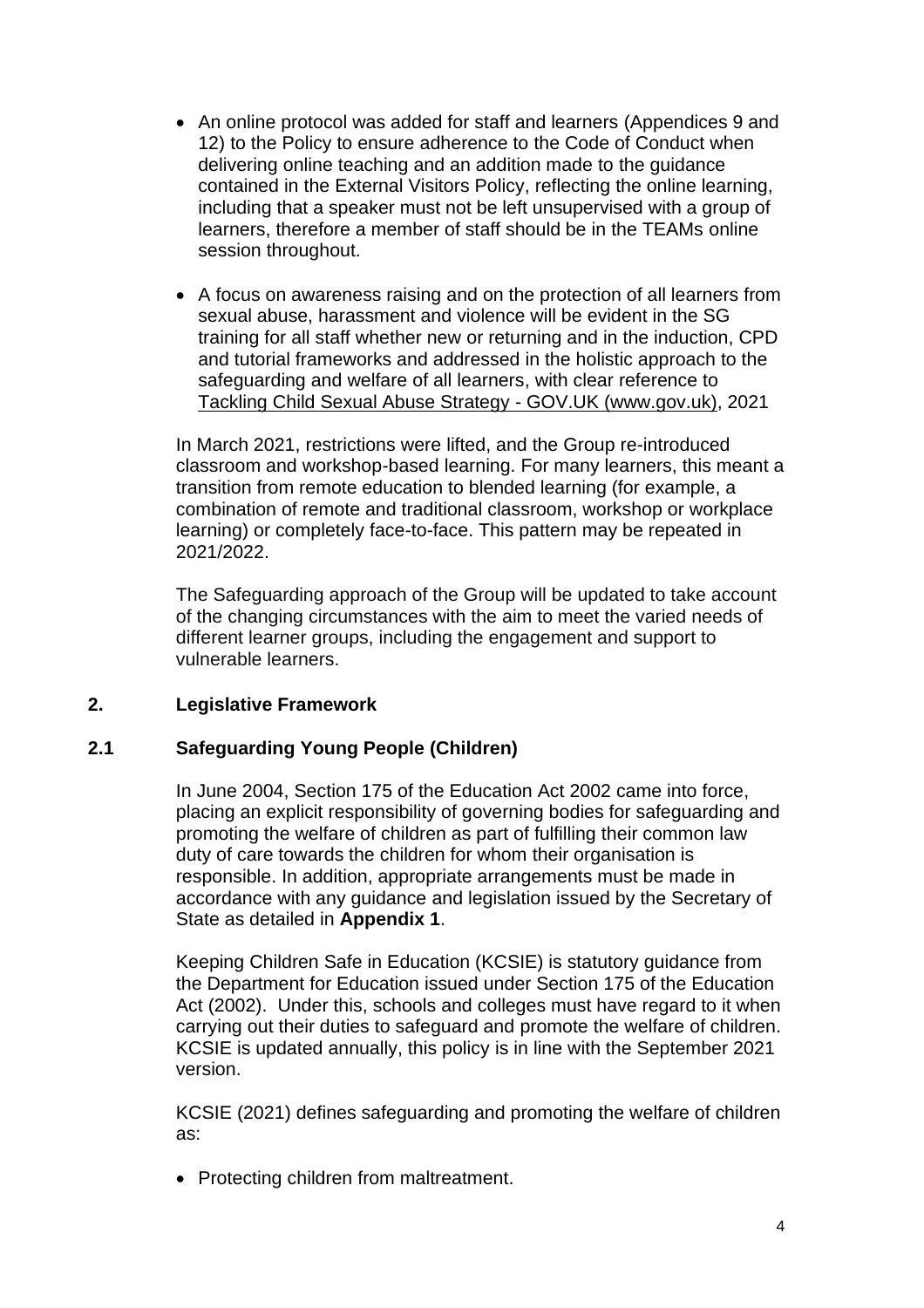• Preventing impairment of children's mental health or development; ensuring that children grow up in circumstances consistent with the provision of safe and effective care; and taking action to enable all children to have the best outcomes.

This policy and the associated Group and College procedures have been developed in response to KCSIE and the associated statutory legislation. The Children Act (1989) defines a child as any person under the age of 18 years. This includes all 14–16-year-old children attending college sites.

### **2.2 Safeguarding Adults at Risk**

This policy and the associated procedures have been developed in response to guidance issued on the protection of adults considered vulnerable in the DfES/NIACE publication 'Safer Practice, Safer Learning' (2007). The guidance applies to all education providers of post-16 learning and skills.

The Care Act (2014) Section 14.2 states: The safeguarding duties apply to an adult who: has needs for care and support (whether or not the local authority is meeting any of those needs) and; is experiencing, or at risk of, abuse or neglect; and as a result of those care and support needs is unable to protect themselves from either the risk of, or the experience of abuse or neglect. An adult is a learner aged 19 or above at the point of enrolment.

### **The term 'Adult at Risk' is used to describe a vulnerable adult.**

## <span id="page-4-0"></span>**3. Purpose of Policy**

The Group recognises its safeguarding responsibilities to all its learners and staff. Drawing on the guidance and legislation detailed in Appendices the purpose of this policy is to:

- Set out the framework to safeguard children, vulnerable adults and any learners in order to promote their welfare and safety.
- Outline the responsibilities within the Group in relation to safeguarding child and vulnerable adults in line with current legislation, guidance and best practice.

### <span id="page-4-1"></span>**4. Policy Statement and scope**

- 4.1 The Group aims at all times to create and maintain a safe environment for all learners, staff, volunteers and visitors. This policy is one of a suite of policies and procedures intended to ensure that the Group fulfill their safeguarding responsibilities. This policy is consistent with all other policies adopted by the Group and in particular should be read in conjunction with the policies identified in **(Appendix 1).**
- 4.2 The Group's core safeguarding standards and principles are: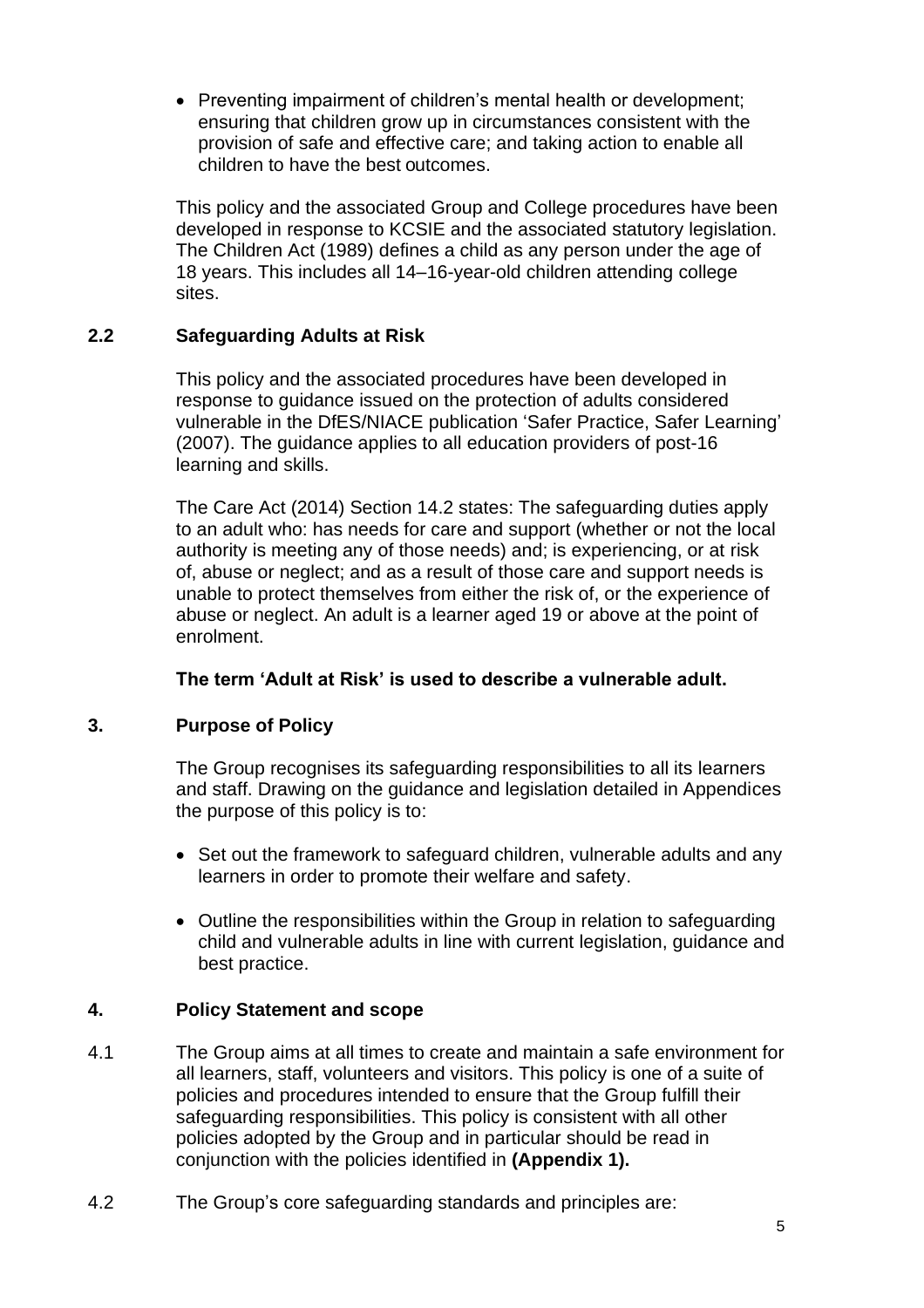- The welfare and safety of our learners is paramount and this principle underpins all safeguarding work.
- All our learners have the right to access their College (on site or remotely) free from fear of harm and be protected from mistreatment, abuse and exploitation.
- Disclosures about abuse or neglect made by learners will be taken seriously and prompt actions taken to support them.
- A commitment to the health, safety and wellbeing of learners, underpinning a successful learning experience.
- A commitment to ensure a safe and secure environment through safe recruitment practice and procedures and compliance with Health and Safety requirements.
- A commitment to ensure that ongoing safeguarding training and support is in place for all staff across the Group.
- 4.3 The Group fully recognises its responsibility for safeguarding and protecting all learners at each college and the training provision (CCCT). The Governing Body holds responsibility for ensuring that the safety of learners is at all times of paramount importance and safeguarding arrangements are effective in practice, monitored carefully and any deficiencies promptly remedied. This policy sets out the clear and consistent framework for delivering these responsibilities in line with safeguarding legislation and statutory guidance.
- 4.4 Whilst the Governing Body holds the overall statutory responsibility for the child protection and safeguarding functions of the Group, the day to day operational responsibility rest with the Chief Executive. The statutory duty to ensure action to safeguard and promote the welfare of young people and adults receiving education and training from each of the colleges/training company within the group will be delegated to a senior manager and designated person responsible for safeguarding to lead on local arrangements in each of the Group's colleges.
- 4.5 This policy sets out the Group's safeguarding framework, standards and commitment to ensure that all its learners are protected from abuse and the risk of harm including Radicalization and Extremism as expressed in the Prevent Duty. This policy should be read in conjunction with individual college reporting procedures and guidance detailed in **Part 2** of this policy.
- 4.6 The policy is applicable to all on-site, off-site and online activities undertaken by our leaners whilst they are the responsibility of one of the Groups colleges.
- 4.7 Our policy applies to all staff employed within the Group regardless of contract type staff working on site employed by other services and agencies and those working with learners on placements, governors, external visitors, consultants and volunteers working for each of our colleges.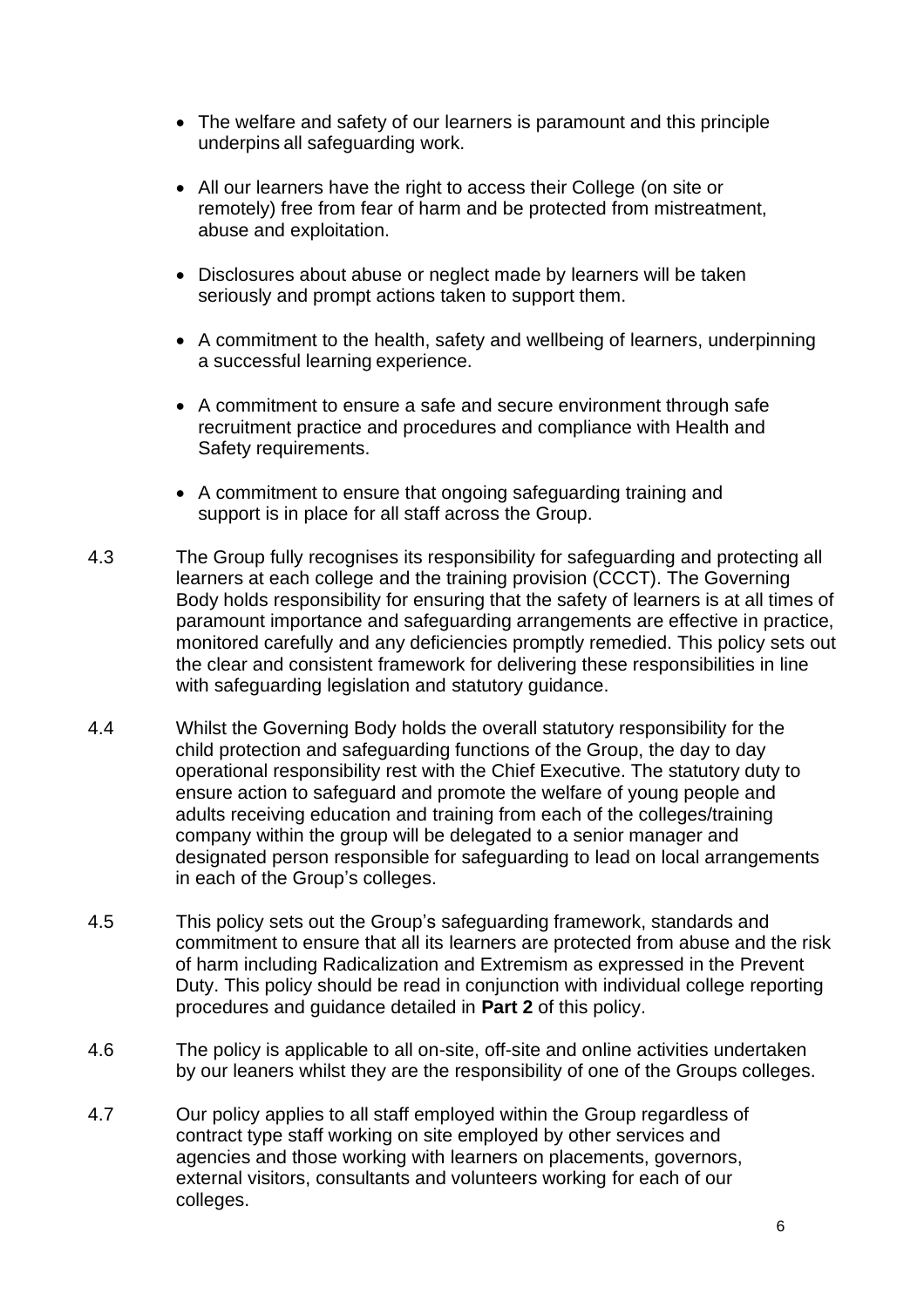- 4.8 The Group supports the procedures set out by each local safeguarding children's board where our colleges are located and takes account of local threshold criteria that can be found in **Part 2** of this policy alongside individual college on-site reporting procedures.
- 4.9 The Group reserves the right to refuse admission to any learner who may pose a risk to other learners and has appropriate learner admissions procedures in place.

#### <span id="page-6-0"></span>**5. Safeguarding procedures and guidance on reporting concerns**

- 5.1 Each college in the Group has set out their procedure and guidance to follow if staff receive a disclosure, are concerned a learner is at risk of harm or worried about their well-being. Key information of leads at each College and CCCT are in **Part 2** of this policy and includes the identification of:
	- Nominated College Safeguarding Lead who is a member of the Senior Management Team (SMT) with a responsibility for safeguarding issues with College.
	- College Designated Safeguarding Leads who have day to day operation responsibility for safeguarding, and contact information.
- 5.2 All staff should know how to recognise types of abuse and neglect **Appendix 2** and what steps they should take to raise a safeguarding concern with a Designated Person in their college, how to record concerns and respond to learners in need or at risk. Guidance in Managing disclosures can be found in **Appendix 3** of this policy and will be included as a key part of staff induction and ongoing support is available from the Designated Safeguarding Leads located on each site **Appendix 9.**
- 5.3 Where learners attend other Group sites or provision, including Centres and facilities owned, leased or used by sub-contracted partners, it is the responsibility of each site or the sub-contracted partners' safeguarding staff or Designated Person to manage any concerns about those learners appropriately, ensuring that there is good, effective and timely communication, liaison and information sharing with the Designated Person.
- 5.4 The safeguarding roles and responsibilities of all members of staff in the Group are detailed in **Appendix 4**. All Staff must ensure they read and understand the role they undertake in safeguarding learners and how the Designated Safeguarding Lead in their college will deal with a concern they could raise and what happens if a referral is made to a social care agency.

#### 5.5 All staff must read and understand **Part 1 of 'Keeping Children Safe in Education' statutory guidance for schools and colleges. (DfE)**

5.6 All new staff and governors are given an executive copy of the Safeguarding, Child Protection and Adults at Risk Policy as part of the Group induction process and are expected to read and sign to confirm that they have read and will adhere to the full policy.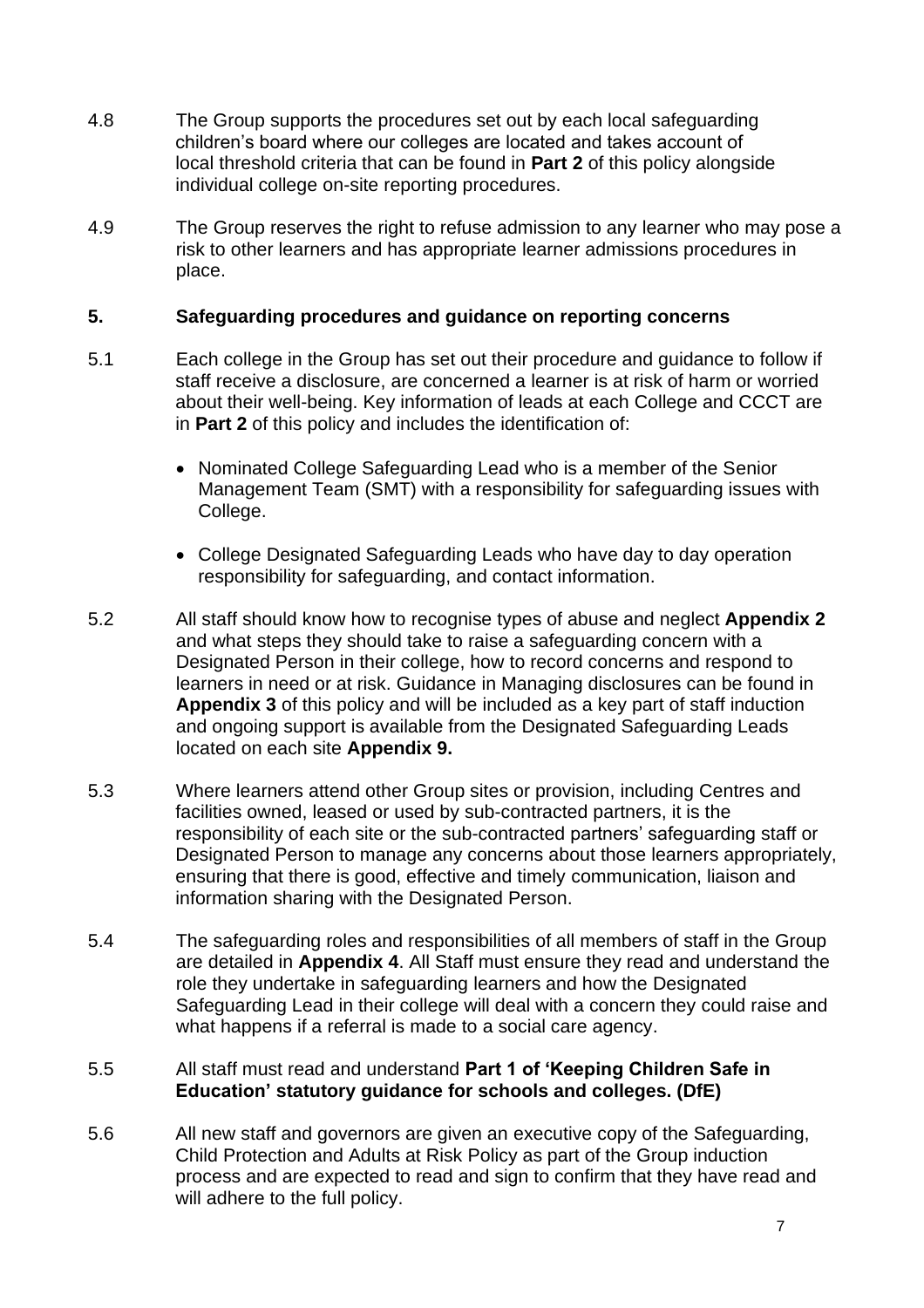#### <span id="page-7-0"></span>**6. Complaints and Allegations against Staff and volunteers**

- 6.1 The Group take seriously all complaints made against adults in positions of trust. Procedures are in place in the Group for learners, parents/carers and staff to share any concern that they may have about the actions of any member of staff or volunteer and detailed in **Part 2**. Allegations made against staff and volunteers will be dealt with according to the process laid out in DfE guidance and local social care/police arrangements where each college is located will be followed to investigate and resolve complaints without delay.
- 6.2 The Group Nominated Lead for Safeguarding and Child Protection Hilary Moore (Assistant Principal, Employment Skills and Support – CONEL) is the identified Designated Member for Allegations against Staff and Volunteers (DMAASV) who will deal with issues of staff (or volunteer) inappropriate conduct towards a learner.

The DMAAVS or Deputy DMAAVS the Head of Human Resources Operations, will work with the respective College Nominated Safe Guarding Lead to confirm the details of individual cases and to reach a decision on the way forward, including reporting the matter to the Local Authority Designated Officer LADO). If the Chief Executive or Chair of Governors is the subject of the allegation or concern, this should also be reported to the Group Nominated Safeguarding and Child Protection Lead (or Deputy) in order that they may activate the appropriate procedures.

6.3 Group staff will not investigate cases of suspected abuse themselves. The Group will cooperate fully with the Police and Children's Social Care. Please refer to the procedures detailed in **Part 2** and refer to the Staff Code of Conduct **(Appendix 1).**

### <span id="page-7-1"></span>**7. Recording and Referral**

- 7.1 Concerns about learners should be recorded on the Group's individual/personal learning plan and on the college/ CCCT's or Centre's' central 'at risk' register, which will detail the concerns about a learner, discussion with the appropriate Designated Person or in their absence, another appropriate member of the safeguarding team and parents or carers where appropriate and any agreed actions and outcomes. SG Cases are logged on My Concern; they are monitored and referrals to Children's Social Care and Child Protection Conference and Core Group meeting minutes will be held there confidentially, separately from a learner's main Group records.
- 7.2 Records should be signed and dated and kept in chronological order. Group actions minuted in child protection conferences/strategy meetings must be implemented.
- 7.3 Recording is a tool of professional accountability and is central to safeguarding and protecting learners. It is not always possible to know whether a small or vague concern held today may increase as the days or weeks pass and later form the substance of a child or vulnerable adult protection referral. For this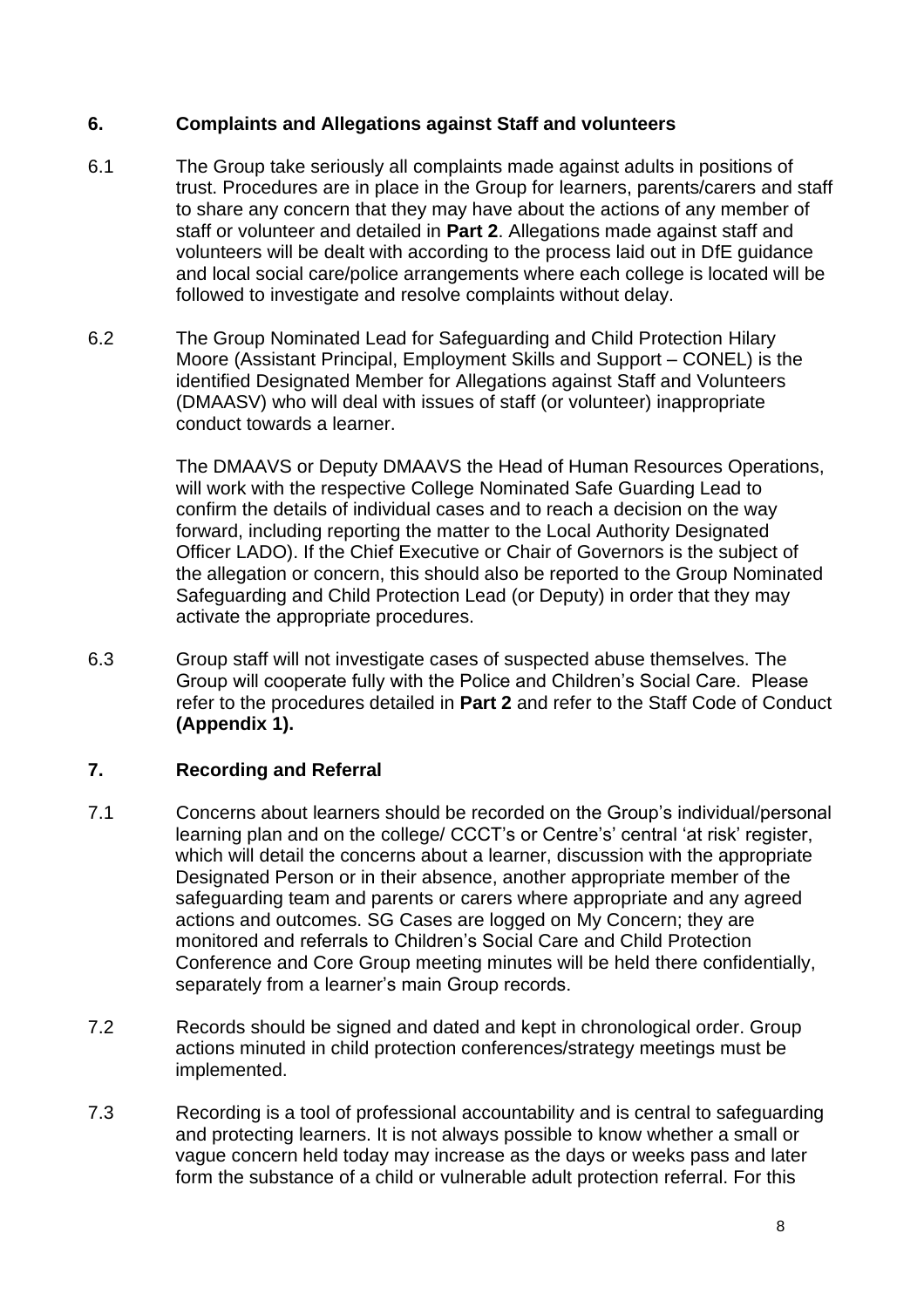reason, it is vital that concerns are recorded accurately so that they can be monitored and emerging patterns noticed.

- 7.4 Sub-Contractors are required to have in place a robust system to record concerns about learners (the cause for concern and the action taken) and to have this information readily available for identified individuals within the Group.
- 7.5 If a learner discloses that they have been subjected to abuse to any staff member in the Group, the staff member must follow the agreed procedure as agreed at each College. The designated person or a nominated officer will then respond within an hour, confirm the next steps and if necessary make a referral to the appropriate agency e.g. Children's Social Care in the learner's home borough.
- 7.6 Where a learner is transferring to another college or establishment, the college's Designated Safeguarding Lead should liaise with the college or establishment and forward them copies of the learner's safeguarding records.
- 7.7 Learners under 16 years' old who are enrolled at schools or other organisations are, in normal circumstances, also subject to the policy of the referring organisation, however, in urgent situations the college safeguarding staff will contact external agencies without delay and then coordinate with the sending institution.

#### <span id="page-8-0"></span>**8. Supporting Learners: Mental Health and Well Being**

- 8.1 Each college within the Group has in place pastoral support systems that reflect the governing body's legal obligation and commitment to safeguard and promote the welfare and wellbeing of all learners as outlined in KCSIE 2021. The Group recognises the value of early help, early intervention and coordinated support through full cooperation with interagency working arrangements.
- 8.2 The Group will support learners to be successful and feel confident in terms of their:
	- Physical, mental health and emotional wellbeing
	- Protection from harm and neglect
	- Education, training and recreation
	- Contribution to society
	- Social and economic wellbeing
- 8.3 The Group provides clear guidance on how best to the varied needs of different learner groups, including the engagement and support to those deemed as vulnerable. **(Appendix 10).**

### <span id="page-8-1"></span>**9. Safeguarding Training for Capital City College Group Staff**

9.1 Safeguarding our learners is a key priority for the Group and we are committed to ensuring that all staff are well trained and feel confident to carry out their safeguarding duties and responsibilities.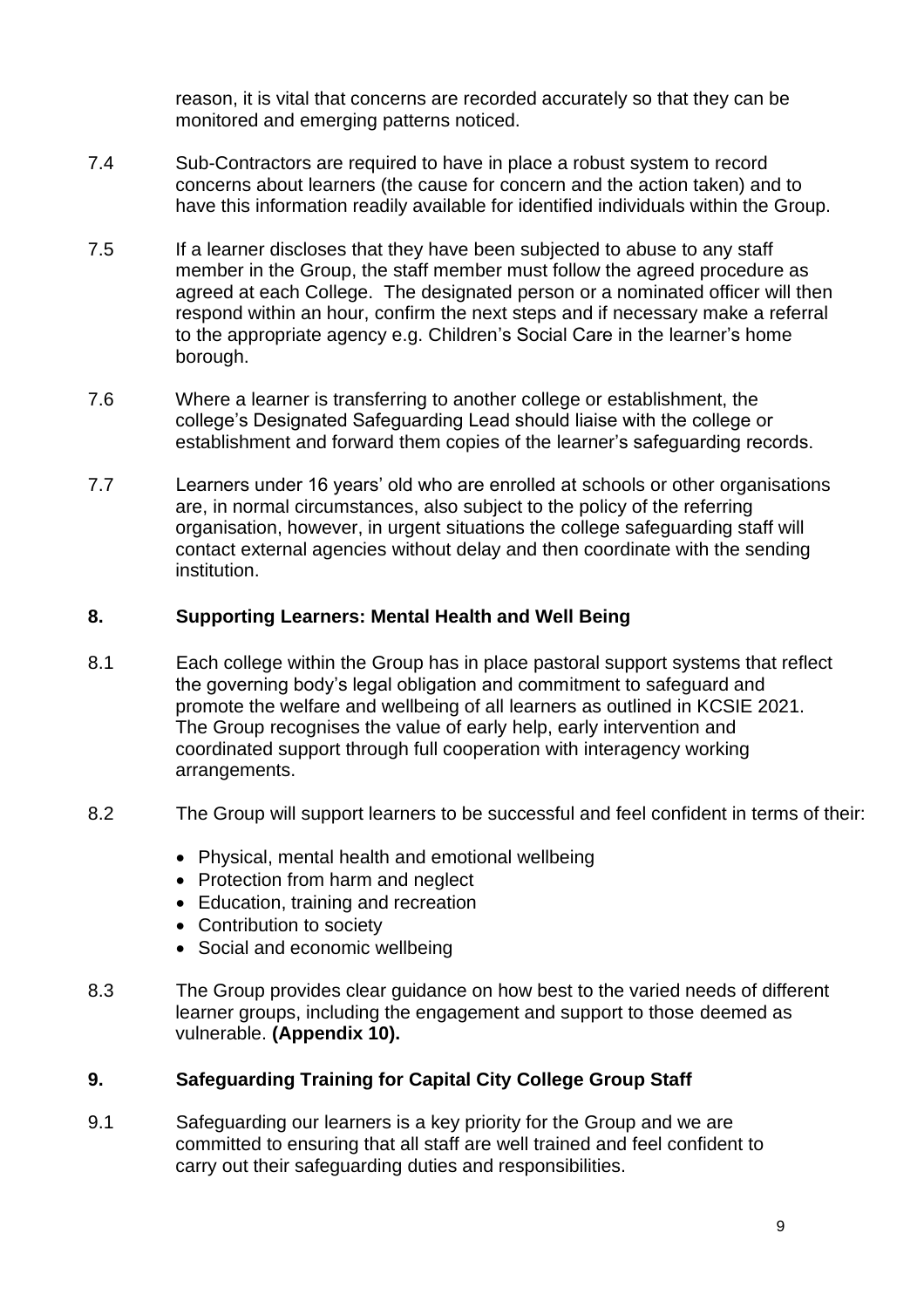- 9.2 The Group's nominated designated safeguarding staff undergo a dedicated induction course and refresher training every two years. Ongoing safeguarding training as new guidance and local and national priorities emerge will be undertaken to ensure they are aware of current safeguarding issues and best practice.
- 9.3 All staff will undertake initial (induction) Safeguarding, Child protection and Adults at Risk and Prevent Duty training; they will undertake to ensure that their training is refreshed on an annual basis.
- 9.4 The responsibility of ensuring that all staff employed by the Group receive appropriate training rests with the Group Director Human Resources.
- 9.5 A central record of mandatory Safeguarding staff training is held with the Group's HR team.
- 9.6 Organisations which provide a service on behalf of the Group such as security, catering, hourly paid teaching or support staff are expected to ensure appropriate initial and refresher training has been provided for their staff. This may necessitate the service provider undertaking the training offered by the Group.

#### <span id="page-9-0"></span>**10. Safer Recruitment and Staff Appointments**

- 10.1 The Group is committed to the process of maintaining a culture of safer recruitment and adopting recruitment processes that will help to deter, reject or identify unsafe adults who might abuse learners or who are unsuitable to work with them. The Group is committed to evidencing this practice in relation to all staff working with learners in the Group. Recruiting Managers will undertake safer recruitment training through the HR Learning & Development team with refresher training every three years.
- 10.2 All staff recruited to the Group will be subject to appropriate identity, qualification and health checks. References will be verified and appropriate Disclosure and Barring Services (DBS), barred/prohibited persons list checks will be undertaken in accordance DfE guidance 'Keeping Children Safe in Education: Statutory guidance for schools and colleges, (DfE regulated activity) in relation to children and the relevant regulations and codes of practice as issued by the DBS. It is the policy of the Group to undertake DBS re-checks. In line with the advice from the AoC (August 2019) this will include the introduction of annual self-declaration and a DBS re-check every 5 years for those in positions of 'regulated activity'. The Group will continue to uphold best practice in safer recruitment as outlined in KSCIE 2021.
- 10.3 All applicants for employment are required to complete either an approved application form or a CV, which requires them declare if they have a criminal conviction. The Group reserves the right to decline any applicant who fails to answer the question. The Group shall consider taking disciplinary action in accordance with the staff disciplinary procedures if it is discovered that a member of staff has provided false or incomplete information as part of the recruitment process.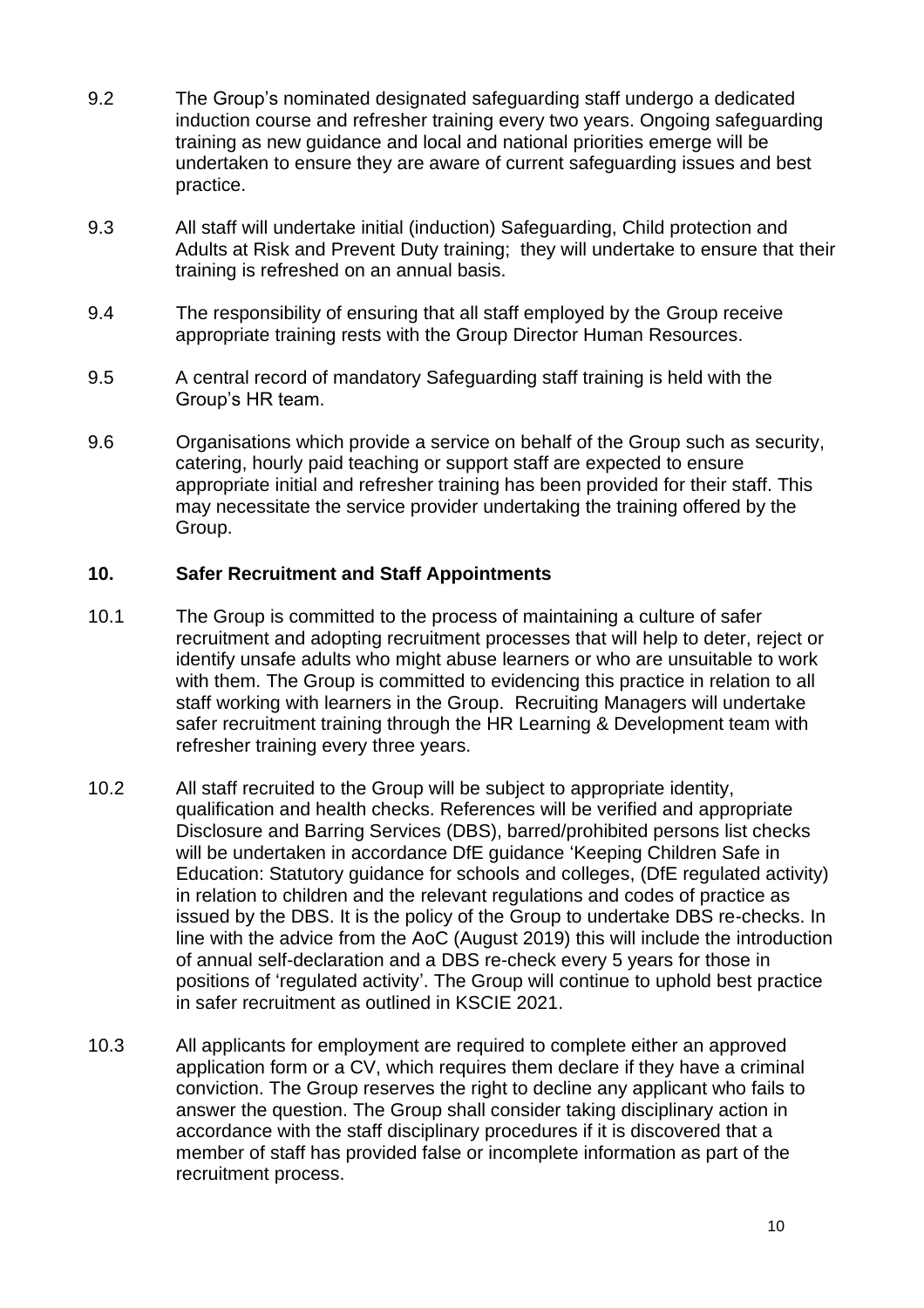- 10.4 Relevant members of staff and governors who are involved in recruitment will undertake online or face-to-face safer recruitment training, which has been accredited by the 'Safer Recruitment Consortium'. All recruitment panels must have at least one member who has successfully completed this training and individuals who are in charge of recruitment, will also have successfully completed this training within the past 3 years.
- 10.5 The Group will only use employment agencies which can demonstrate that they have carried out pre-employment checks on their supply staff and will report the misconduct of temporary or agency staff to the agency concerned and to the Local Authority's Designated Officer (LADO). Staff joining the Group on a permanent or temporary basis will be given a copy of this policy or the executive summary and contacts for the college where they work. Additionally, induction briefings will include safeguarding procedures, the Staff Code of Conduct and the allegations against staff procedures within the Group.
- 10.6 All learners and applicants for admission to a programme of study offered by the Group are required to complete either an approved application form or an enrolment form, which requires them declare if they have a criminal conviction. As applicants are required to disclose details of criminal convictions, the Group reserves the right to decline any applicant who fails to answer the question. The Group shall consider taking disciplinary action in accordance with the learner disciplinary procedures if it is discovered that a learner has provided false or incomplete information as part of the enrolment process.
- 10.7 Where it is revealed that during a course a learner has obtained a criminal record and not disclosed this, the college may consider appropriate disciplinary action, dependent on the severity and impact of the disclosure.

#### <span id="page-10-0"></span>**11. Work Experience, Placements and Work Based Learning**

- 11.1 The individual Colleges and CCCT will ensure that:
	- Risk Assessment Health and safety checks are undertaken prior to establishing work experience placements.
	- Employers and providers are aware of and are carrying out their responsibilities in relation to Safeguarding and the protection of Children and Adults at Risk, ensuring that providers have appropriate policies and procedures in place which are followed by all staff.
	- Group staff, volunteers, employers and work placement providers are aware of the action to be taken and by whom, should a safeguarding issue be raised before, during or after the placement.
	- Group staff are appropriately trained to carry out the health and safety work placement audit.
	- All adhere to the Group Policy on Industry Placements and Work Experience, 2021.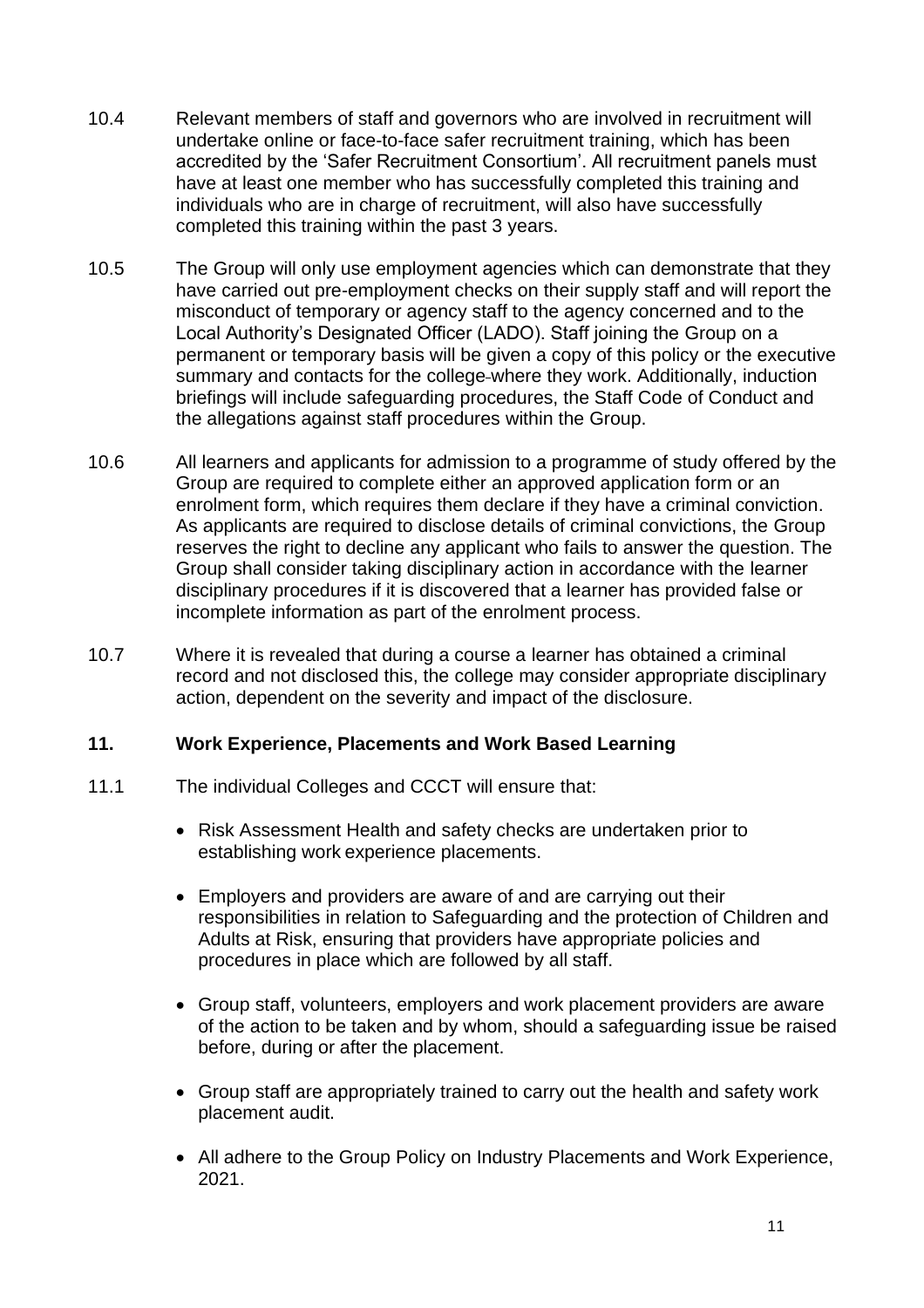## <span id="page-11-0"></span>**12. Staff Code of Conduct**

- 12.1 The Group recognises that positive professional relationships with learners will support and promote the best outcomes for them. All staff (paid and voluntary and for the purposes of this policy includes Apprentices but not learners on work placement) are expected to adhere to the Group 'Code of Conduct' **(Appendix 1)** in respect of their contact with learners and their families, on site, off site and online. Adherence to the code of conduct assists member of staff to use and appreciate clear boundaries to protect learners and themselves from engaging in any behaviour or communication which could be misinterpreted, illegal or harmful to learners.
- 12.2 Staff must ensure that they fully understand and maintain the clear, appropriate, consistent and responsible professional boundaries explicit in the Group Code of conduct. Staff must maintain transparent and appropriate relationships with learners at all times and be fully aware that any relationship between a professional and a learner under the age of 19 or a learner who is a vulnerable adult may result in an immediate referral to the Local Authority Designated Officer (LADO).

Should a personal relationship already exist when a learner joins the Group, the member of staff must inform their line manager so appropriate arrangements can be made to secure safe practice.

12.3 The Group recognises that in certain Performing Arts disciplines such as dance, contact with a learner to improve their understanding of the exercise or movement may occur through touch.

### <span id="page-11-1"></span>**13. Information Sharing and Confidentiality**

- 13.1 The Group respects the right of learners and families to have their personal information treated respectfully and confidentially in line with General Data Protection Regulations (2018) and local statute and guidance. Confidential Child Protection information regarding learners in our Group will be shared with staff on a strictly need to know basis. A member of staff will 'need to know' information when it will demonstrably benefit the learner and maintain appropriately agreed confidentially at all times.
- 13.2 All staff must be aware of their responsibility to share information with the appropriate Designated Person and with other agencies in order to protect and safeguard learners. This must be done in accordance with the Group's Safeguarding, Child Protection Policy and Adults at Risk Policy and the College reporting procedures where staff are based. Where there is uncertainty about the need to share information advice will be sought by the appropriate Designated Person on this issue and where necessary from the appropriate local authority.
- 13.3 No one in the Group may guarantee confidentiality to a learner and must make it clear that information will be shared if there are concerns about the welfare of a learner, even if they do not consent to the sharing of information. Where a learner has refused consent for information to be shared, the reason for refusal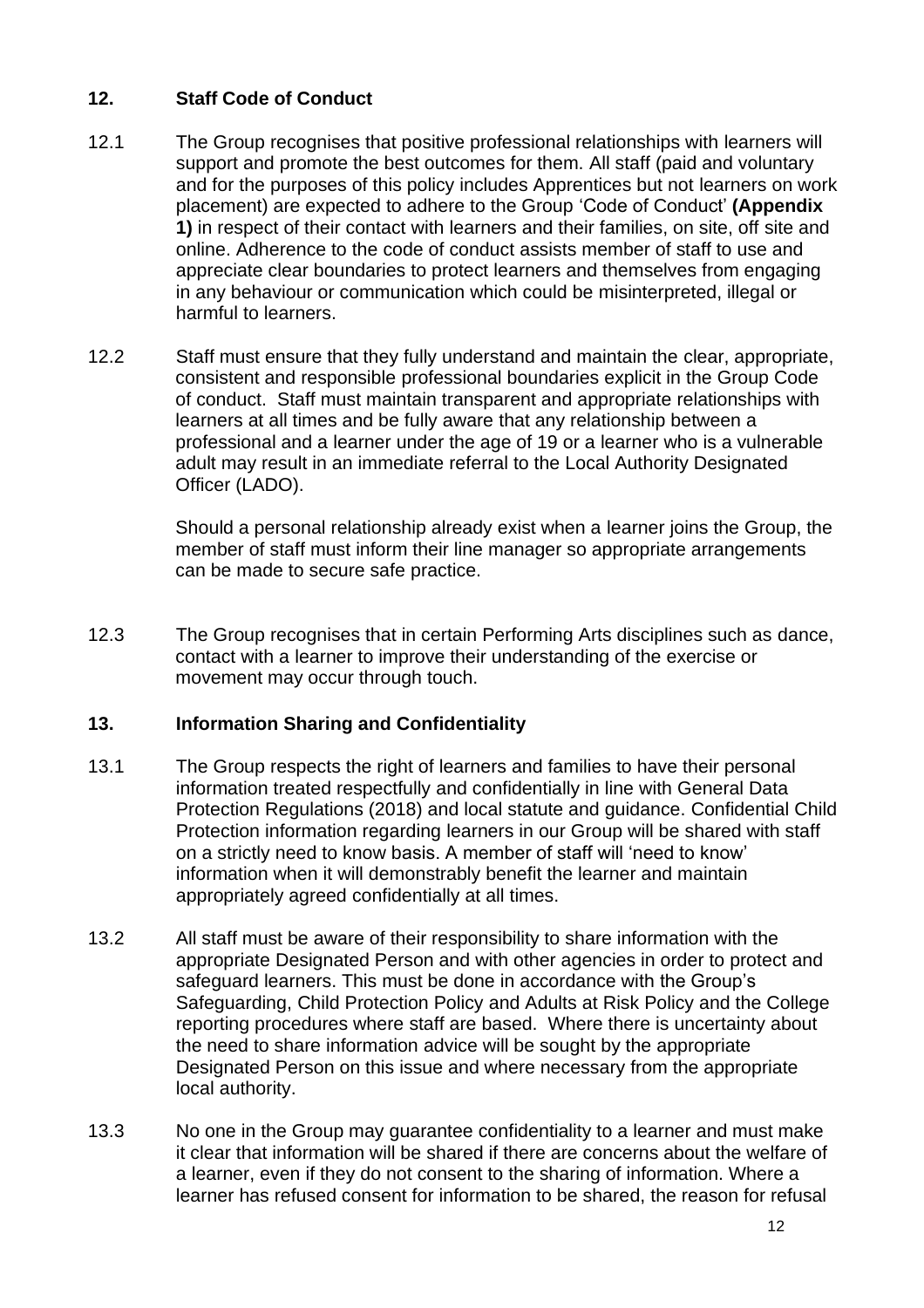must be recorded. Refusing consent should never prevent information being shared to safeguard or protect the learner.

- 13.4 No one in the Group may guarantee to a learner that they will keep a secret or confidence and must always make it clear to learner in language that is appropriate, that any information which leads a member of staff to be concerned that a learner is suffering or is at risk of suffering harm will be shared with the appropriate Designated Person in order to take measures to safeguard the learner at risk.
- 13.5 Disclosing confidential information should always take place if it is a proportional response to meet the need to safeguard and promote the welfare of a learner.

#### <span id="page-12-0"></span>**14. Managing Disclosures – Group Standard Guidance for all Staff**

- 14.1 The Group is committed to ensuring staff in all our colleges are well trained and feel confident to deal with disclosures of abuse. **Appendix 3** sets out the Group Standard Guidance for staff – Managing Disclosures. This should be read in conjunction with the college on-site reporting procedures that must be followed where staff have a concern about a learner, receive a disclosure of abuse or a disclosure that they are at risk of harm detailed in **Part 2** of this policy and **Appendix 9**.
- 14.2 The Group recognises that child protection is a difficult and sometimes upsetting subject for those who work with learners. Working with a learner who has suffered harm or is at risk of harm may be stressful and distressing. The Group is committed to supporting such staff by providing opportunities for them to talk through their experiences and anxieties with the Designated Person or another member of the safeguarding team, and to seek further support as appropriate. All staff and volunteers should feel able to raise concerns about poor or unsafe practice; such concerns will be addressed sensitively and effectively in accordance with agreed whistle blowing procedures.
- 14.3 The Group believes that working within the clear framework of the Safeguarding, Child Protection and Adults at Risk Protection Policy and Procedures will support staff in carrying out their duties and responsibilities effectively.

### <span id="page-12-1"></span>**15. E -Technology & E-Safety**

- 15.1 The Group has identified and appointed members of staff with the responsibility for monitoring the safe and appropriate use of E technology and to deal with any concerns about inappropriate use. Refer to **Appendix 1 -** ICT Acceptable Use Policy, Social Media Policy and the E - Safety Policy, and **Appendix 11 and 12.**
- 15.2 The Group promotes E-Safety in the delivery of the curriculum. E-Safety refers to the safe use of internet and other electronic forms of communication such as e-mail, text messages, Facebook and other social media platforms that can expose young people and vulnerable adults to risks. The Group will support learners to recognise and manage risks associated with online activity that can be harmful such as online grooming, and the inappropriate use of social media for sexting, hazing and cyber bullying and other abusive acts that intimidate,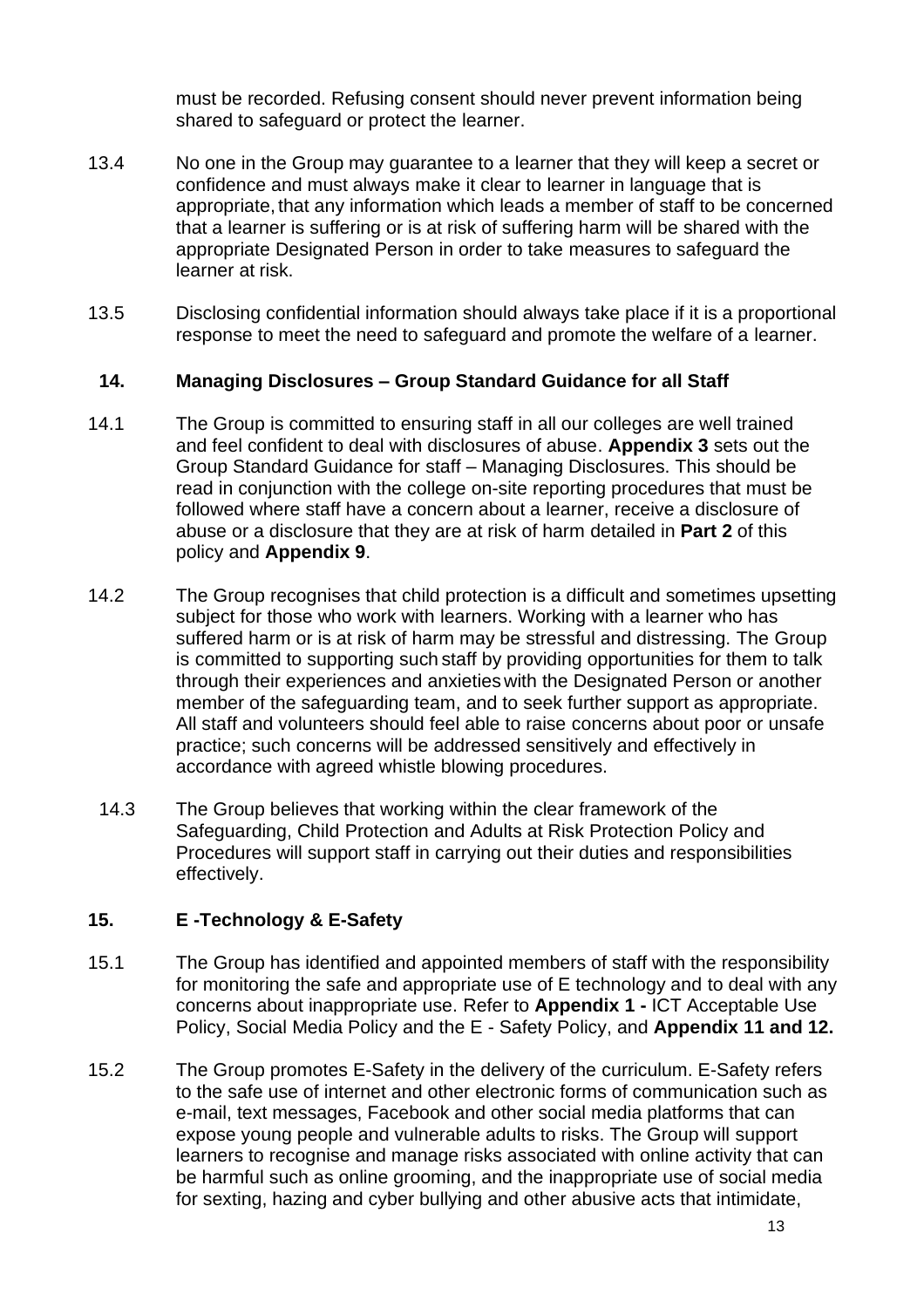threaten or lead to physical, emotional or psychological harm of any learner in the Group.

#### <span id="page-13-0"></span>**16. Extended Services and Activities**

- 16.1 The Governing Body of the Group (Corporation)is responsible for controlling the use of Group premises both during and outside normal hours, except where a trust deed allows a person other than the Governing Body to control the use of the premises, or a transfer of control agreement has been made. Where services are provided directly under the supervision and management of the Group, the Group's safeguarding policies and procedures will apply.
- 16.2 Where activities and services are provided separately, the Governing Body will seek assurances and evidence that the body concerned has appropriate safeguarding and child protection policies and procedures in place and that there are agreed arrangements to liaise with the Group on these matters where appropriate. Evidence of appropriate policies and procedures must be provided to the Governing Body.

The Governing Body (Corporation) will only work with providers that can demonstrate that they have effective child protection policies and procedures in place, provide appropriate training and that the vetting arrangements for their staff are compatible with those of local authorities and government guidance. The Governing Body will enter into a formal letting contract with the provider once these conditions are met but reserve the right to withdraw permission for any letting. There will be at any one time, a number of professionals delivering services to learners on behalf of the Group in the community as well as on the Group site. These professionals may be employed by partner agencies or other agencies.

- 16.3 All staff providing services to learners whether in Group or in the community on behalf of the Group must adhere to the Group's Safeguarding, Child Protection and Adults at Risk policy.
- 16.4 Staff from partner agencies working with learners off site will follow the referral procedures of their own agency and will inform the appropriate Designated Person they have made a child or vulnerable adult protection referral as a matter of priority.

### <span id="page-13-1"></span>**17. Site security, Contractors and Agency Staff**

- 17.1 All learners and staff should be able to feel safe when they are on site. All staff and learners are expected to have appropriate ID at all times. Visitors will be asked to show their ID where appropriate (for example Ofsted and other professionals who are visiting the site), and to sign in and wear a visitor's badge at all times. No visitor will be allowed access to a site unless they are met and accompanied by a member of staff **Appendix 1** Health & Safety Policy & External Visitors Policy.
- 17.2 Regular contractors who work on site will be DBS checked as part of their service level agreement/contract and will be expected to read and sign the executive summary, and adhere to the Safeguarding Child Protection and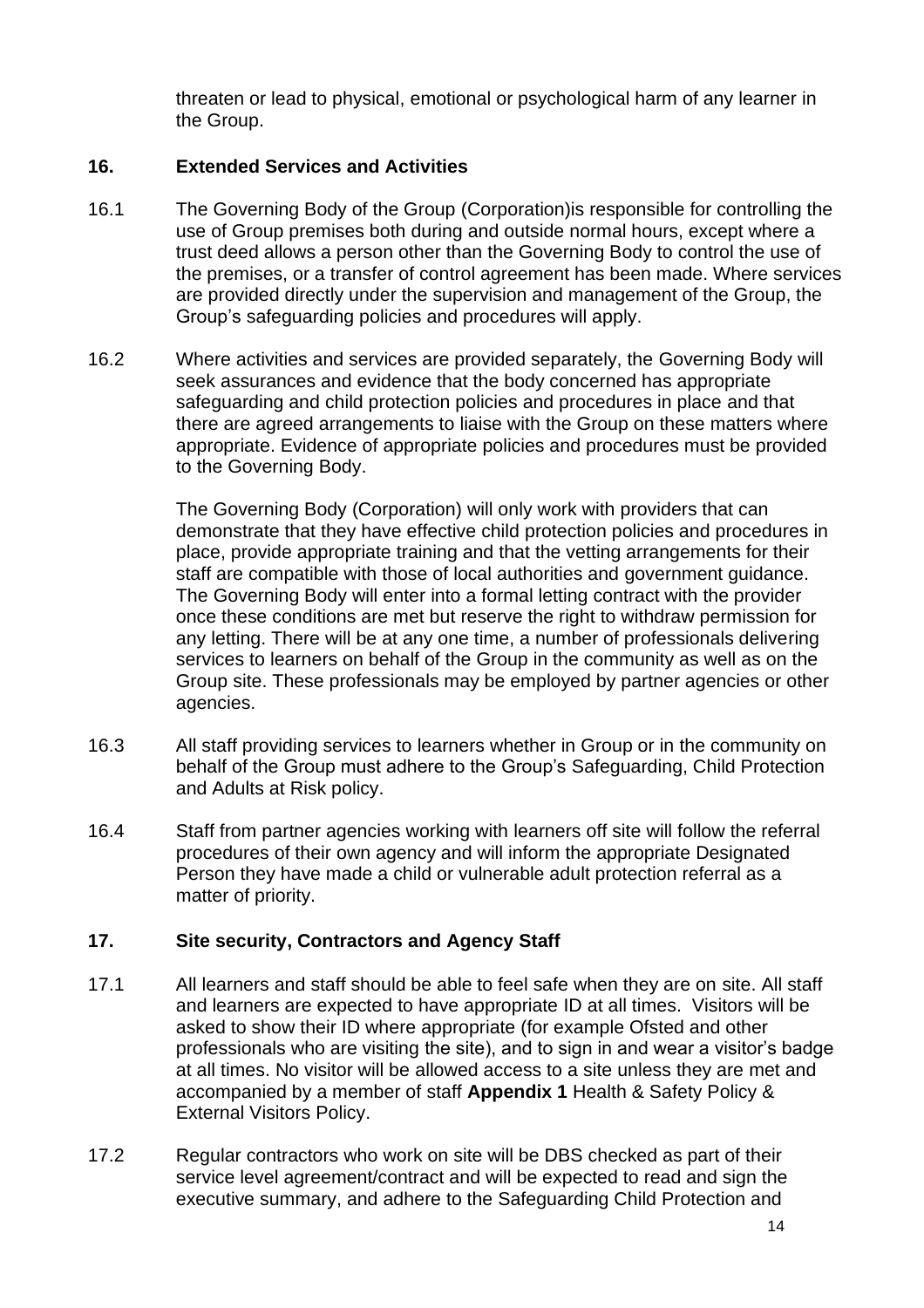Adults at Risk Policy and Staff Code of Conduct. Occasional contractors who have not undergone DBS checks will be supervised at all times while they are on site.

17.3 Agency staff and those who work within the Group for one or two days will be asked to provide their DBS check before they can begin work. They will be given an executive summary of the Safeguarding, Child Protection and Adults at Risk Policy and will be asked to sign to confirm that they have read and will adhere to it.

#### <span id="page-14-0"></span>**18. Working in Partnership with Parents and Carers**

- 18.1 The Group is committed to creating and maintaining a culture of openness and honesty and strive at all times to work in partnership with parents and carers. We believe that this is in the best interests of learners and their families. Staff working for the Group will engender an environment which develops cooperative working relationships within which parents and carers feel respected.
- 18.2 Parents and carers will be encouraged to access the safeguarding policy, and a summary of it is included in the literature given to learners and families on admission which links to the appropriate page on the Group website. The Group believe it is important that parents and carers are aware of our statutory duty to safeguard and promote the welfare of learners and that the Group will, where necessary, share concerns about learners with Children's Social Care or appropriate agencies.
- 18.3 Wherever possible and appropriate the Group will aim to discuss concerns about learners with their parents or carers and inform them if we intend to make a referral to Children's Social Care. The Group will be alert to the needs of parents/carers who do not have English as their first language and use translation services as necessary.
- 18.4 There may be instances, when we judge that it is not appropriate to speak to a parent or carer before contacting Children's Social Care. This would happen when the Group's Designated Person or a member of the safeguarding team judges that a learner's wellbeing will be imperiled if the parent or carer is aware that a referral to Children's Social Care is to be made. We will also bear in mind 'Fraser Gillick competence' and this will inform judgements and decisions.

#### <span id="page-14-1"></span>**19. Monitoring and Review**

- 19.1 A full safeguarding child protection and vulnerable adult report will be submitted to the Governing Body (Corporation) for the Group annually. This will include on behalf of each College monitoring information in relation to staff training, number of concerns raised regarding learners including E-Safety, record keeping, interagency referrals and outcomes in order to measure the effectiveness of this policy and strengthen practice where needed. In addition, a termly report will be submitted to the CCCG Strategic Safeguarding Board by each College and CCCT.
- 19.2 This policy will be reviewed and updated annually by the Group's Strategic Safeguarding Board and approved by the Group Leadership Team. In addition,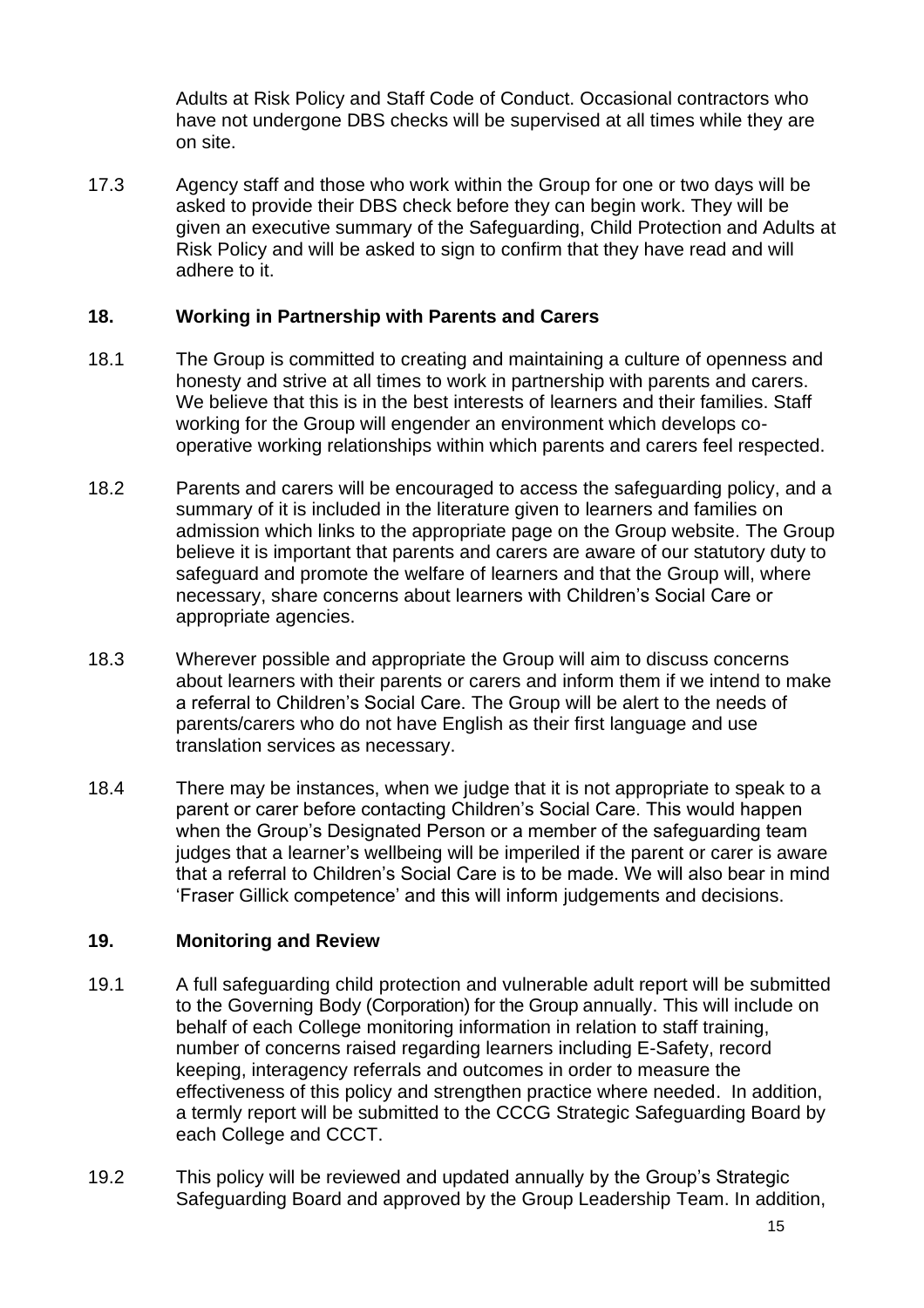the policy will be reviewed by the Governors, specifically the safeguarding link Governor

- 19.3 Each college Vice Principal, the HR Operations Director and the Group Designated Lead for Safeguarding will monitor all incidents and cases that fall within the scope of this policy to ensure staff act promptly in response to safeguarding concerns.
- 19.4 Learners will be involved in ascertaining the effectiveness of the policy and how safe they feel in their learning environment.
- 19.5 All safeguarding training for staff will be evaluated for relevance and impact on an annual basis.
- 19.6 All complaints arising from the operation of this policy will be considered under the Group's complaint procedures with reference to the Local Authority's Strategic Lead for safeguarding as necessary.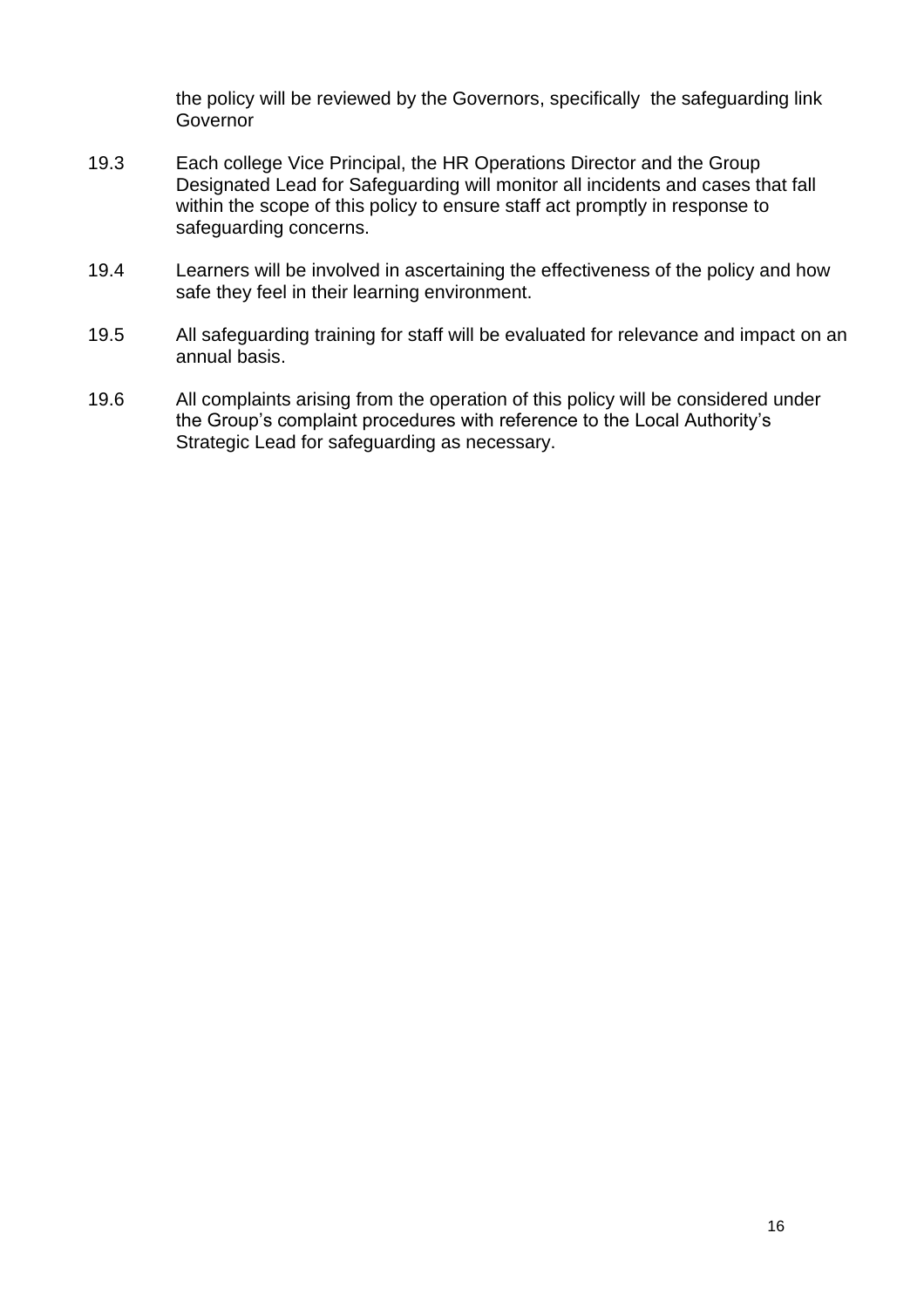# <span id="page-16-0"></span>**Part 2: Key Safeguarding Personnel and contact information**

# <span id="page-16-1"></span>**A. City and Islington College (CANDI)**

DSL: David Smith [David.Smith@candi.ac.uk](mailto:David.Smith@candi.ac.uk) 020 7700 9339

SG line 020 7697 1717

# <span id="page-16-2"></span>**B. Capital City College Training (CCCT)**

DSL: Jackie Chapman [Jackie.Chapman@capitalcct.ac.uk](mailto:Jackie.Chapman@capitalcct.ac.uk)

SG Line 020 7832 5331

CCCT Staff who are working off site must report a safeguarding incident to the Designated CCCT Safeguarding (SG) lead and where appropriate the Safeguarding contact for the organisation/site where employed.

# <span id="page-16-3"></span>**C. College of Haringey, Enfield and North East London (CONEL)**

DSL: Hilary Moore Hilary. Moore @conel.ac.uk 020 8442 3487

SG Line 020 8442 3958

## <span id="page-16-4"></span>**D. Westminster Kingsway College (WestKing)**

DSL: Jasbir Sondhi [Jasbir.Sondhi@westking.ac.uk](mailto:Jasbir.Sondhi@westking.ac.uk) 020 7832 5100

SG Line 020 7532 5331 [safe@westking.ac.uk](mailto:safe@westking.ac.uk)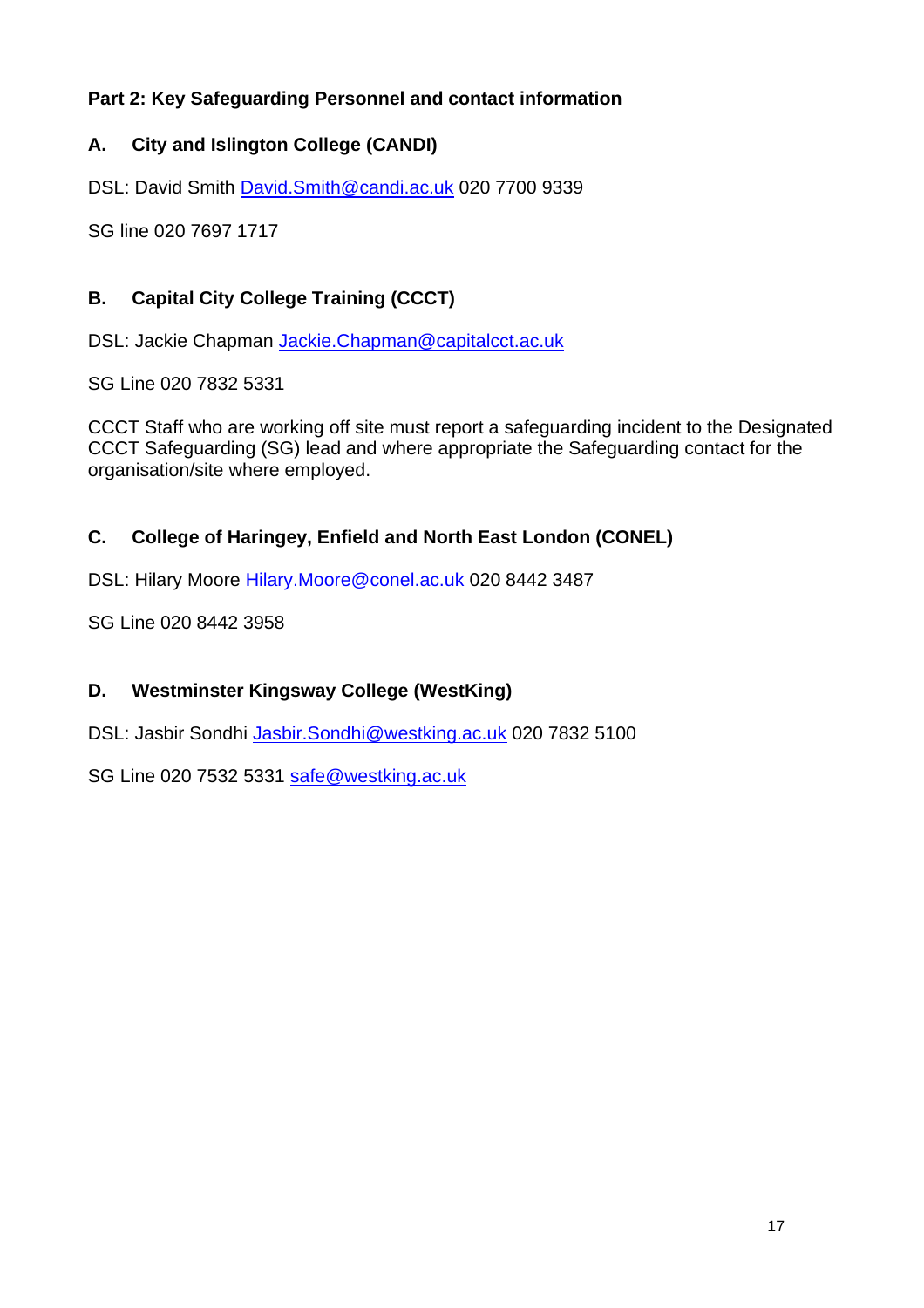## **SAFEGUARDING (SG) ROLES AND RESPONSIBLITIES AT CCCG**

We all have a SG duty to our learners, and this is stressed in the Group SG Policy and the SG procedures and information. But there are some key roles and responsibilities:

#### **CEO**

Ensures the SG Policy and procedures are effectively implemented across the Group and followed by all staff

### **EXECUTIVE SG LEAD (EXECUTIVE PRINCIPAL)**

Ensures Group meets statutory duty

#### **GROUP DESIGNATED SG LEAD CONEL ASSISTANT PRINCIPAL EMPLOYABILITY SKILLS AND SUPPORT**

Oversees the operational implementation of the SG Policy and procedures and chairs the Group's SG Board

#### **VPS AND MD OF CCCT**

Appoint Designated SG leads and monitor cases

#### **DESIGNATED SG LEADS IN COLLEGES/CCCT WESTKING VICE PRINCIPAL, CCCT MANAGING DIRECTOR, CONEL ASSISTANT PRINCIPAL EMPLOYABILITY SKILLS AND SUPPORT, CANDI ASSISTANT DIRECTOR STUDENT SERVICES**

Are trained as Leads and oversee the day to day work of SG officers and procedures and ensure SG cases are dealt with effectively and promptly by SG officers with internal and external referral

### **SG OFFICERS**

Address SG cases, log and work with the Lead on referrals

### **ALL STAFF**

Be alert for any SG issue with a young learner or vulnerable adult and report promptly to an SGO or the Designated lead, using My Concern (if have access) or the SG1 referral form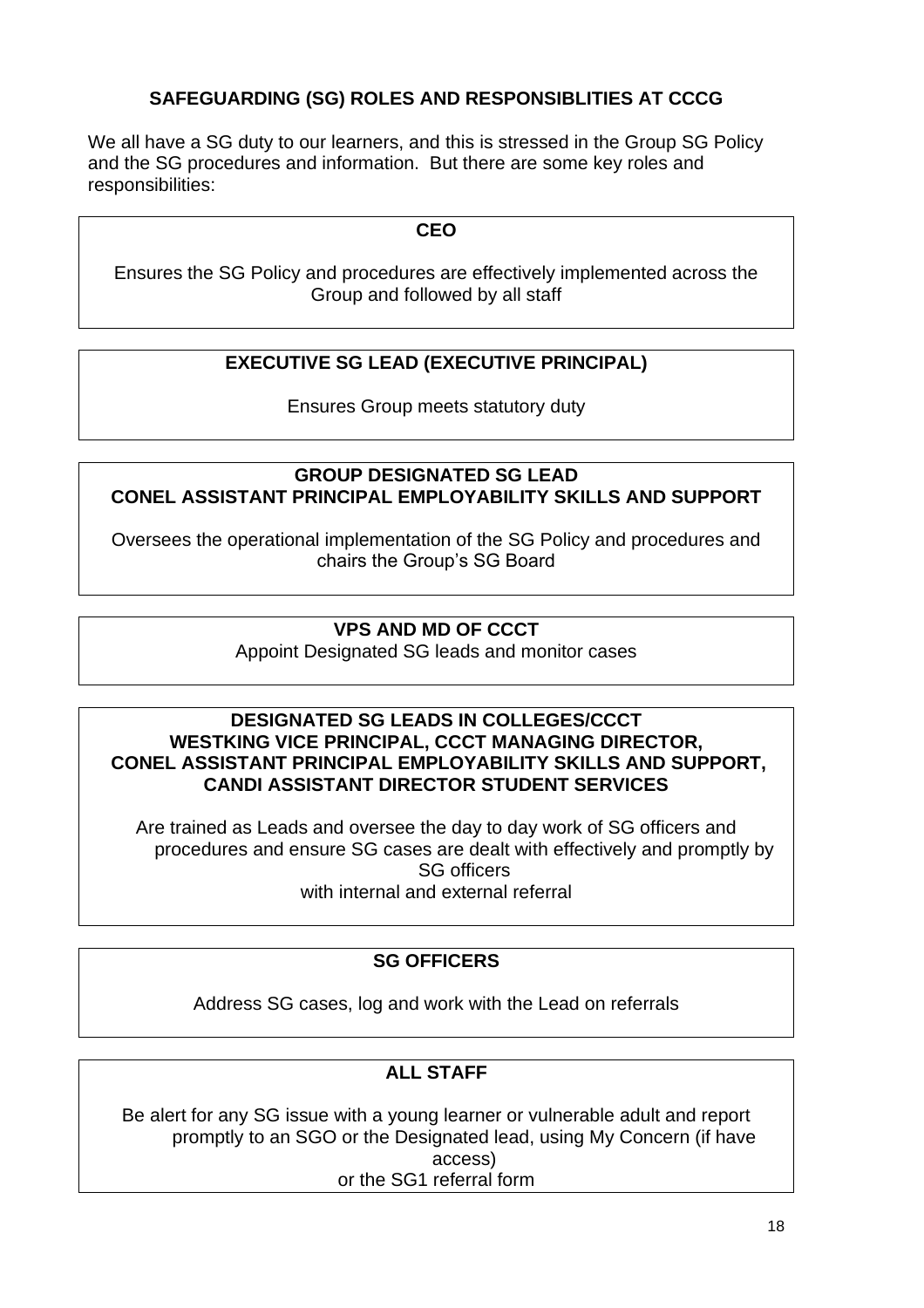**E. Capital City College Safeguarding and Child Protection Management and Reporting Structure**



<span id="page-18-0"></span>\* DMAASV- Designated Manager for the allegations against staff and volunteers. Staff are expected to report any concerns on the inappropriate behaviour of staff/volunteers immediately to the DMAASV, or the Deputy.